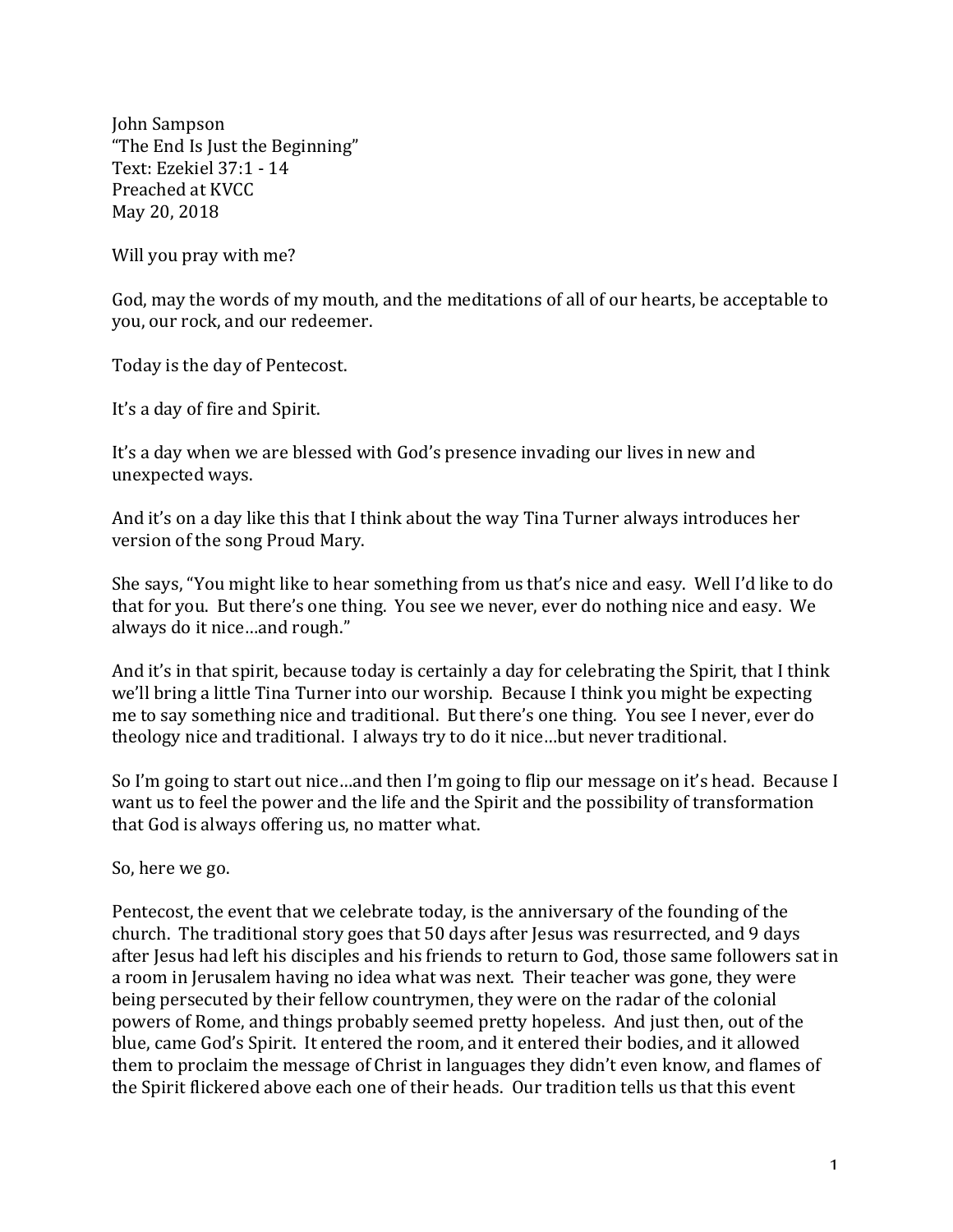ushered in a new chapter in the history of God's people, and set the foundation for all of the churches to come, churches just like this one we sit in this morning.

See. I can be nice.

See, I can even be traditional...if I need to be.

But now that's all over.

Because it is at a point like this that Tina breaks out, and the band turns up the amps, and the back up vocalists start doing their dance. And Tina lets it loose.

So let's follow her lead. Let's follow her Spirit!

Today at the end of Easter we don't hear the traditional story of the founding of the church read from the lectern. Instead, we hear a vision from Ezekiel who proclaims that resurrection is for all of us. Resurrection - it's not just for Jesus anymore. Sure, our teacher showed us what it would look like, he modeled it for us, but ultimately we're told it's not something that God ever thought to keep reserved only for Jesus. Her plan was always to share it with all her children.

Resurrection is for all of us!

And Ezekiel's radical vision goes further. It tells us that our resurrection isn't going to happen in heaven at some point in the distant future. It can happen right here on Earth, to our bodies, to these bodies.

And now, this very traditional morning is going to go further off the rails, because now I offer you a heresy.

A full blown, 100% certified false teaching.

And I do it because I hope it can open our eyes and help us see the deeper logic of God. I hope that it can move us beyond all of the stale and moribund doctrines that can get in the way of us recognizing the movement of God's Spirit right here, and right now.

This morning, at the end of our Easter season, at the moment when we're told we can all experience resurrection, I offer you the heresy of the Valentinians.

You see the Valentinians taught that the church got the whole story of the resurrection mixed up.

Our tradition teaches us that first there is crucifixion, and only then resurrection.

But the Valentinians said that the inverse was true. They taught that first there is the resurrection, and only then the possibility of crucifixion.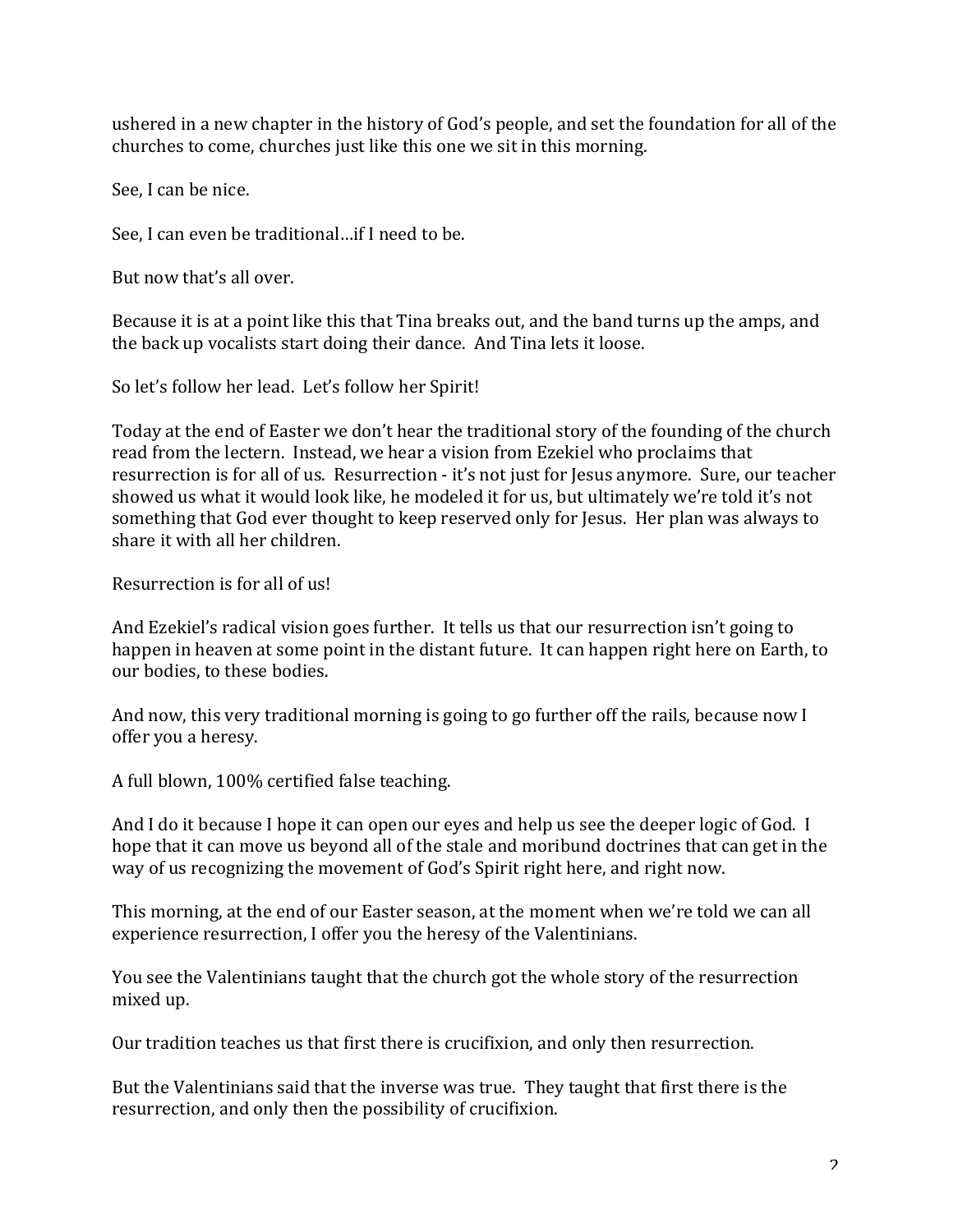First resurrection, and then crucifixion.

But wait. That's not true you might be saying. I mean think of all of the gospels. They all tell us basically the same story. Jesus preached and ministered for years, and then was arrested and crucified. And then 3 days later God raised him from the dead. That is the tradition.

Sure. That is the tradition. But today is a new day...and I never, ever do theology nice...and traditional.

What I think is so intriguing about what the Valentinian heresy suggests is that whatever resurrection is it happened to Jesus when he was alive. And that it is a possibility for the here and now, not the here after.

I wonder if the resurrection of Jesus that the Valentinians were able to see was nothing less than the transformation of a man from his base instincts, from his selfish desires, and from his tribalism to a man who could reach out to the diseased, and the prostitutes, who could look beyond his own history, and the history of his people, and proclaim a vision of God who chases us down so that she can wrap her big divine arms around each one of us out of eternal love.

Perhaps Jesus was resurrected from being a human - to being a child of God. And perhaps his ministry and his message were the manifestations of this resurrection. Perhaps it was this transformed humanity within Jesus that ultimately led to his crucifixion, to his rejection by all of us who have not yet experienced our own resurrections into people of Love.

You see, maybe, just maybe it actually could be that first there is resurrection, and then crucifixion.

And doesn't this insight by the Valentinians open wide the vision of Ezekiel for us this morning? 

Because what Ezekiel tells us today, tells us at this celebration of Pentecost, is that Jesus will not be the only one who experiences resurrection. Resurrection is the birthright of all of us. And just as Jesus was resurrected from his own base humanity, so too can we be reborn to new lives of selflessness, and compassion for each other. We too can be transformed. This is the possibility of our humanity. This is the great work of God's Spirit in our lives. This is a message of ultimate hope.

And this is a vision given to us, we who live in a dark valley, a valley of dried bones, a world that has not yet experienced full resurrection.

"I want you to find a way out. And then you run, run as fast as you can. And find a safe place."